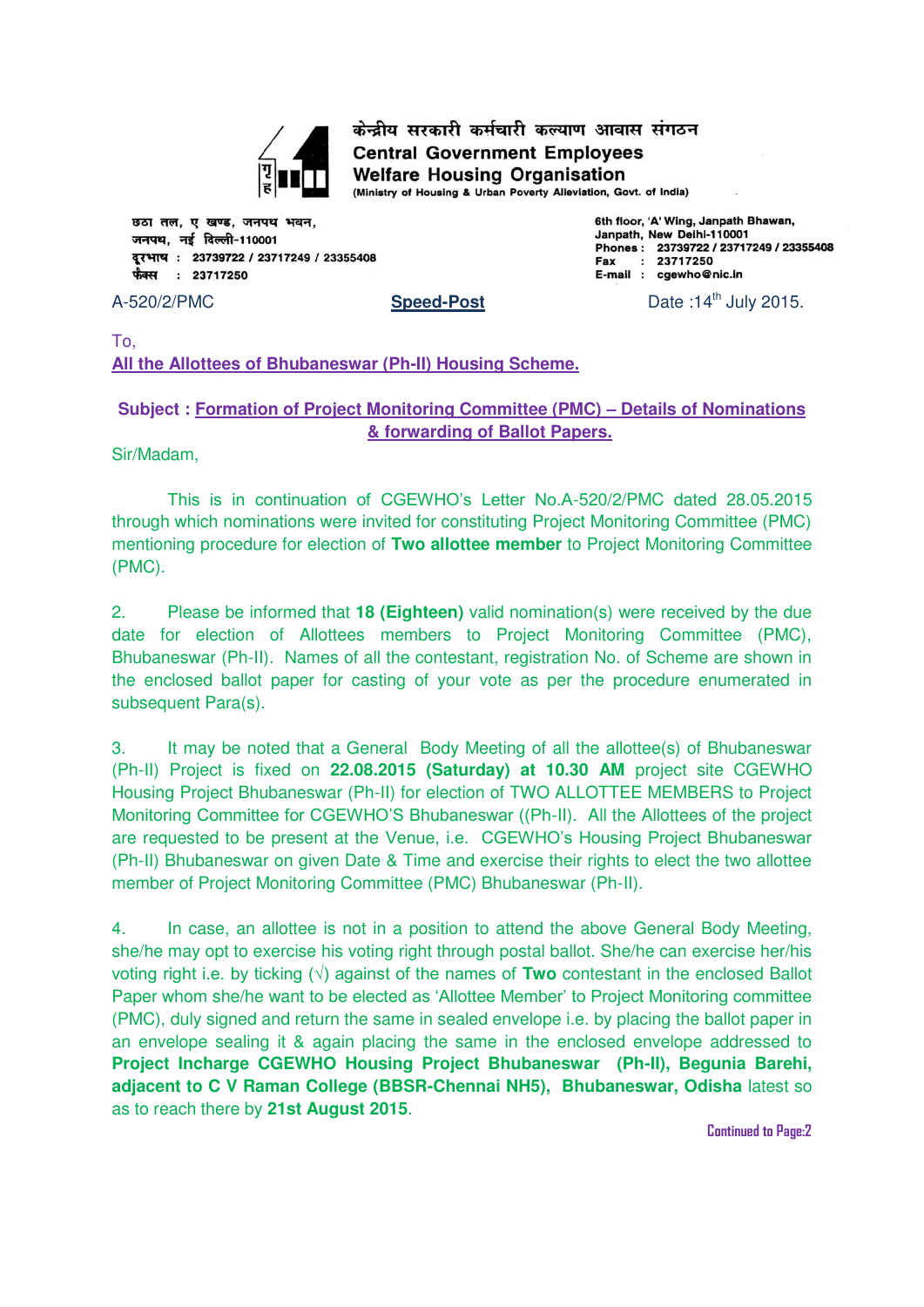#### **Page:2**

- 5. Following enclosure(s) are being sent with this letter:
	- a) A non-transferable Ballot Paper bearing your name & Regn. No (which shall be the ballot paper number) with official seal of CGEWHO. Ballot Paper consists details of Name, Reg. No. of valid nomination(s) received from the Allottees of Bhubaneswar (Ph-II) Project.
	- b) Envelope printed with address of the Project In Charge of Bhubaneswar (Ph-II) Project, (**For use in case, you want to Vote by postal ballot).**

6. Postal Ballot Papers received till **21st August 2015** by the Project In-charge at Bhubaneswar (Ph-II) Project shall be kept in safe custody and the same shall be handed over to Presiding Officer who is nominated by Chairman PMC in general meeting of allottee who will open the same in presence of allottee(s) in attendance on the date of General Meeting at Project site. These shall be accounted for along with other ballot papers which are used for casting the vote at venue & declare the result after counting. The presiding officer shall conduct the election process before all the present beneficiaries-cum-voters.

7. The details of elected members of Project Monitoring Committee (PMC) shall be intimated to all the Allottees & also published in the website of CGEWHO i.e. [www.cgewho.in](http://www.cgewho.in/) :: {http://cgewho.in/BSPMC.pdf}.

8. Please note that no TA/DA shall be admissible for attending the General Meeting to elect representative of Allottees. However, TA/DA to the selected representative of 'Allottee Member' of Project Monitoring Committee (PMC) shall be admissible for attending the subsequent meetings of Project Monitoring Committee (PMC) as per the rules.

9. Please keep in mind that date, time & venue as given in this notice of General Body Meeting and last date of receipt of Postal Ballot in **final** and request for any changes/postponement will not be entertained by CGEWHO.

Yours faithfully,

| Encl:<br><b>Customized</b><br><b>Ballot</b><br>with<br><b>Paper</b><br>i)<br><b>Instruction Sheet for voting</b><br>ii) Self addressed envelope | <b>M</b> K Maity<br>Dy. Director (Administration)<br>For Chief Executive Officer |
|-------------------------------------------------------------------------------------------------------------------------------------------------|----------------------------------------------------------------------------------|
| Copy for information to:<br>Sh. A. N. Jha, Under Secretary (AA)<br>$\bf{1)}$<br>M/o HUPA, Nirman Bhawan<br>New Delhi                            | <b>information</b><br><b>For</b>                                                 |
| Sh. Narayana Rao Battu<br>11)<br>Jt Secy & Leg. Counsel; M/o Law &<br>Justice, R.No. 419 'A' wing; 4th<br>Floor, Shashtri Bhawan, New Delhi     | and<br>necessary<br>arrangement for tour plan please.                            |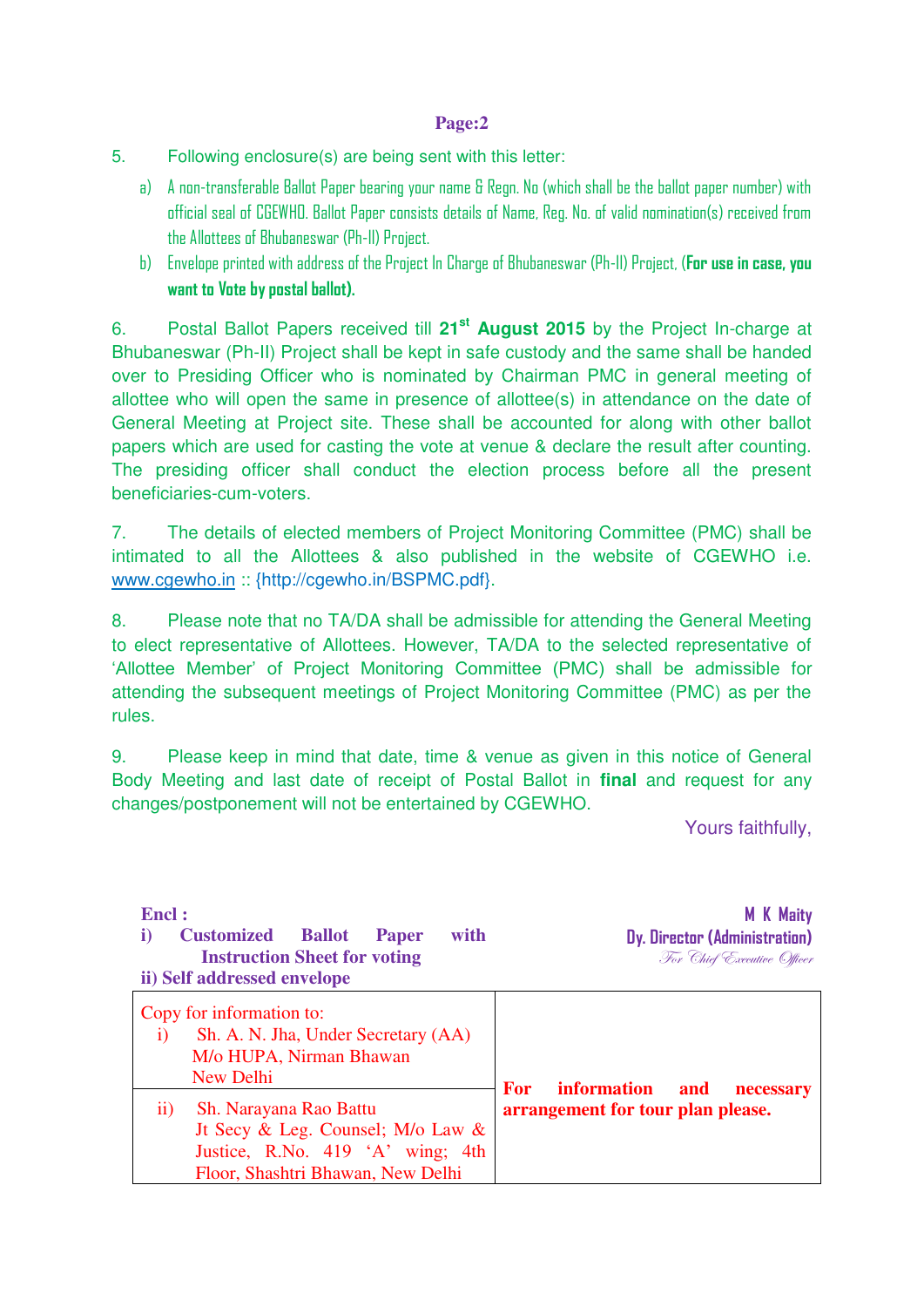# **Customized Lable**

#### **CENTRAL GOVERNMENT EMPLOYEES WELFARE HOUSING ORGANISATION (CGEWHO) Head Office : 6TH FLOOR, 'A' WING JANPATH BHAWAN NEW DELHI-110 001 Website : www.cgewho.in ; E-Mail : [cgewho@nic.in](mailto:cgewho@nic.in)**

# **SPECIMEN :: BALLOT PAPER**

### FOR ELECTION OF MEMBER TO PROJECT MONITORING COMMITTEE OF BBSR-II PROJECT

| SL              | <b>NAME &amp; ADDRESS</b>                               | <b>REGN NO.</b>                                       | VOTE                  |
|-----------------|---------------------------------------------------------|-------------------------------------------------------|-----------------------|
|                 |                                                         | <b>CONTACT NO. &amp;</b>                              | by ticking            |
|                 |                                                         | <b>EMAIL IDS</b>                                      | $\boldsymbol{\omega}$ |
| $\overline{01}$ | <b>SHRI ASHOK KR. SAHU</b>                              | <b>BSC0167</b>                                        |                       |
|                 | 58, GIRNAR                                              | 9819239512                                            |                       |
|                 | <b>Anushakti Nagar</b>                                  | aksahu72@yahoo.co.in                                  |                       |
| $\overline{02}$ | Mumbai-400094, Maharashtra<br><b>SHRI ATANU KUMAR</b>   | <b>BSD0728</b>                                        |                       |
|                 |                                                         |                                                       |                       |
|                 | <b>PATTANAIK</b>                                        | atanupattanaik@yahoo.co.in                            |                       |
|                 | <b>HQ 33 Corps</b><br><b>Pin-908533</b>                 |                                                       |                       |
|                 | $C/O$ 99 APO                                            |                                                       |                       |
| 03              | <b>SHRI BIJAY KUMAR PRADHAN</b>                         | <b>BSB0229</b>                                        |                       |
|                 | <b>C/o: Dibakar Pradhan</b>                             | 09436160847,                                          |                       |
|                 | At: Kusumgarh (Sadak Sahi)                              | 06764229725                                           |                       |
|                 | P.O.: Banda, Via: Banarpal                              | bijupradhan@rediffmail.com<br>bijupradhan09@gmail.com |                       |
|                 | Distt: Angul (Odisha) 759128                            |                                                       |                       |
| 04              | <b>SHRI BANSIDHAR MAHAPATRA</b>                         | <b>BSD0534</b>                                        |                       |
|                 | <b>H.I.G.-130, Sector-1</b>                             | 8895268046                                            |                       |
|                 | <b>Niladri Vihar</b><br><b>Bhubaneswar-751021</b>       | Bmahapatra2000@yahoo.com                              |                       |
| 0 <sub>5</sub>  | <b>SHRI BHAGABAN SAHU</b>                               | <b>BSD0070</b>                                        |                       |
|                 | <b>C/o B K Mohanty</b>                                  |                                                       |                       |
|                 | <b>Qrs No. D/288,</b>                                   | 08895502195                                           |                       |
|                 | <b>Koel Nagar</b>                                       | Bhagawan.sahu1@gmail.com                              |                       |
|                 | <b>Rourkela-769014</b>                                  |                                                       |                       |
| 06              | <b>SHRI DEBASIS CHOUDHARY</b><br>$F-162G-2$             | <b>BSD0324</b>                                        |                       |
|                 | <b>Dilshad Colony</b>                                   | 9868561577                                            |                       |
|                 | Delhi-110095.                                           | debasishccc@yahoo.com                                 |                       |
| 07              | <b>SHRI GOPO BIHARI PANDA</b>                           | <b>BSD0195</b>                                        |                       |
|                 | <b>B-17, DDA Flats</b>                                  |                                                       |                       |
|                 | <b>Vasant Vihar (Behind Street D/6)</b>                 | 9871958887                                            |                       |
|                 | <b>New Delhi-110 057</b>                                | gopo_panda@yahoo.com                                  |                       |
| 08              | <b>SHRI KARTIK CHANDRA SETHI</b>                        | <b>BSC0541</b>                                        |                       |
|                 | <b>Dy Labour Welfare Commissioner (C)</b>               | 0512 2217162 (0)                                      |                       |
|                 | <b>Ministry of Defence</b><br><b>Small Arms Factory</b> | Sethikartikchandra12@gmail.com                        |                       |
|                 | Kalpi Road, Kanpur-208009 U.P.                          |                                                       |                       |
|                 |                                                         |                                                       |                       |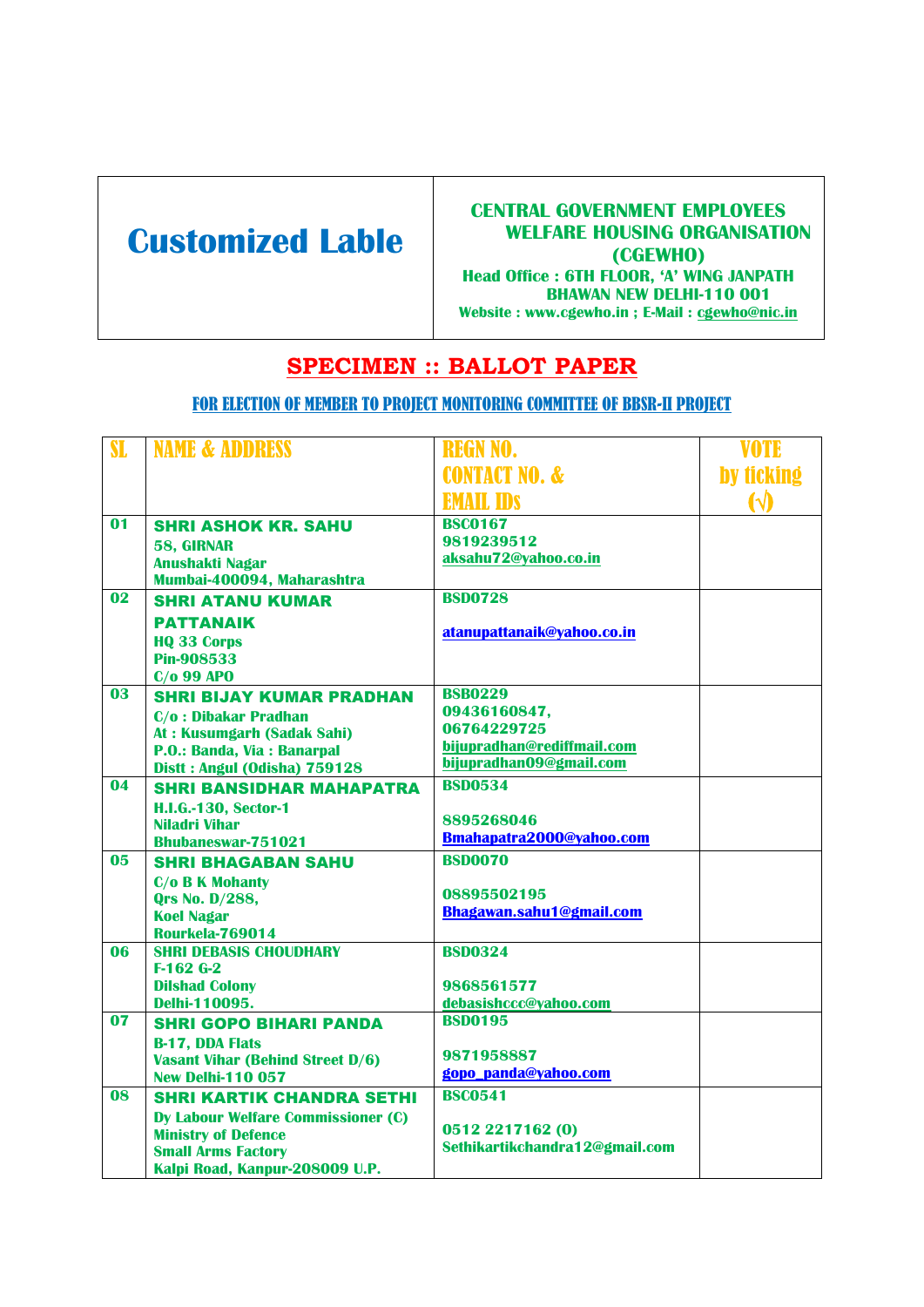| <b>MOHANTY</b><br>0941225535180<br><b>National Jalma Institute for Leprosy &amp;</b><br>keshar63@yahoo.com<br><b>Other Mycobacterial Diseases</b><br>Taj Ganj; Agra-282001 UP<br>10<br><b>BSD0249</b><br><b>SHRI M K PRADHAN</b><br>022-25591907,<br><b>Arch &amp; Civil Engg Div SO D</b><br>07738424215<br><b>Bhabha Atomic Res Centre</b><br>mohangagan@rediffmail.com<br>Trombay, Mumbai-400085 (Mah.)<br>11<br><b>BSB0385</b><br><b>SHRI PRADIP KR. PATNAIK</b><br><b>QR NO.G-96,</b><br><b>NOT GIVEN</b><br>Sector-2<br>Rourkela-769006; ODISHA<br>12<br><b>BSD0084</b><br><b>SHRI RABINDRA NATH PANDA</b><br>Flat No.25, Samaj Kalyan Aptts,<br>9899661198<br><b>F-Block, Vikas Puri</b><br>rabi.anima@gmail.com<br><b>New Delhi-110018</b><br><b>BSC0344</b><br>13<br><b>SHRI RABINDRA NAIK</b><br>06764225329,<br><b>Qrs No.B-1643</b><br>09861068639<br><b>Nalco Nagar</b><br>n.rabindra@rediffmail.com<br>Angul-759145, Odisha<br>14<br><b>BSC0349</b><br><b>SHRI RAVINDRA NATH</b><br><b>TRIPATHY</b><br>9470198911<br>Qr No.E/14, UCIL Colony,<br>r_n_t@rediffmail.com<br><b>P.O. Jaduguda Mines</b><br>Distt. Singhbhun (E)<br><b>Jharkhand-832102</b><br>15<br><b>BSC0335</b><br><b>SHRI SUKANTA KR SAHOO</b><br>C/o Bibekananda Sahoo<br>09560625011<br><b>AT: Naya Chouk Press Chhak</b><br>sksahoo.dcmsme@dcmsme.gov.in<br><b>PO: Madhupatna Dist Cuttack</b><br>sukanta.kumarsahoo@yahoomail.co<br>Cuttack-753010, Odisha<br>$\mathbf{m}$<br><b>BSD0079</b><br>16<br><b>DR SUDHANGSU SEKHAR DASH</b><br>033-23584240-0<br><b>Scientist in Charge,</b><br>ssdash2002@yahoo.co.in<br><b>Publication Section</b><br>ssdash2002@gmail.com<br><b>Botanical Survey of India</b><br><b>C.G.O. Complex 3<sup>rd</sup> MSO Building</b><br><b>DF Block, Sector-1 Salt Lake</b><br>Kolkata-64<br>17<br><b>BSB0184</b><br><b>SHRI SURESH CHANDRA DAS</b><br>$C-474$<br>8895501914, 9778063178<br><b>Koel Nagar</b><br>suresh.das53@gmail.com<br>Rourkela-769014; Orissa<br>18<br><b>BSB0688</b><br><b>SHRI V NALINI KUMAR PATRO</b> | 09 | <b>Dr (Mrs) KESHAR KUNJA</b> | <b>BSD0595</b> |  |
|---------------------------------------------------------------------------------------------------------------------------------------------------------------------------------------------------------------------------------------------------------------------------------------------------------------------------------------------------------------------------------------------------------------------------------------------------------------------------------------------------------------------------------------------------------------------------------------------------------------------------------------------------------------------------------------------------------------------------------------------------------------------------------------------------------------------------------------------------------------------------------------------------------------------------------------------------------------------------------------------------------------------------------------------------------------------------------------------------------------------------------------------------------------------------------------------------------------------------------------------------------------------------------------------------------------------------------------------------------------------------------------------------------------------------------------------------------------------------------------------------------------------------------------------------------------------------------------------------------------------------------------------------------------------------------------------------------------------------------------------------------------------------------------------------------------------------------------------------------------------------------------------------------------------------------------------------------------------------------------------------------------------------------------------|----|------------------------------|----------------|--|
|                                                                                                                                                                                                                                                                                                                                                                                                                                                                                                                                                                                                                                                                                                                                                                                                                                                                                                                                                                                                                                                                                                                                                                                                                                                                                                                                                                                                                                                                                                                                                                                                                                                                                                                                                                                                                                                                                                                                                                                                                                             |    |                              |                |  |
|                                                                                                                                                                                                                                                                                                                                                                                                                                                                                                                                                                                                                                                                                                                                                                                                                                                                                                                                                                                                                                                                                                                                                                                                                                                                                                                                                                                                                                                                                                                                                                                                                                                                                                                                                                                                                                                                                                                                                                                                                                             |    |                              |                |  |
|                                                                                                                                                                                                                                                                                                                                                                                                                                                                                                                                                                                                                                                                                                                                                                                                                                                                                                                                                                                                                                                                                                                                                                                                                                                                                                                                                                                                                                                                                                                                                                                                                                                                                                                                                                                                                                                                                                                                                                                                                                             |    |                              |                |  |
|                                                                                                                                                                                                                                                                                                                                                                                                                                                                                                                                                                                                                                                                                                                                                                                                                                                                                                                                                                                                                                                                                                                                                                                                                                                                                                                                                                                                                                                                                                                                                                                                                                                                                                                                                                                                                                                                                                                                                                                                                                             |    |                              |                |  |
|                                                                                                                                                                                                                                                                                                                                                                                                                                                                                                                                                                                                                                                                                                                                                                                                                                                                                                                                                                                                                                                                                                                                                                                                                                                                                                                                                                                                                                                                                                                                                                                                                                                                                                                                                                                                                                                                                                                                                                                                                                             |    |                              |                |  |
|                                                                                                                                                                                                                                                                                                                                                                                                                                                                                                                                                                                                                                                                                                                                                                                                                                                                                                                                                                                                                                                                                                                                                                                                                                                                                                                                                                                                                                                                                                                                                                                                                                                                                                                                                                                                                                                                                                                                                                                                                                             |    |                              |                |  |
|                                                                                                                                                                                                                                                                                                                                                                                                                                                                                                                                                                                                                                                                                                                                                                                                                                                                                                                                                                                                                                                                                                                                                                                                                                                                                                                                                                                                                                                                                                                                                                                                                                                                                                                                                                                                                                                                                                                                                                                                                                             |    |                              |                |  |
|                                                                                                                                                                                                                                                                                                                                                                                                                                                                                                                                                                                                                                                                                                                                                                                                                                                                                                                                                                                                                                                                                                                                                                                                                                                                                                                                                                                                                                                                                                                                                                                                                                                                                                                                                                                                                                                                                                                                                                                                                                             |    |                              |                |  |
|                                                                                                                                                                                                                                                                                                                                                                                                                                                                                                                                                                                                                                                                                                                                                                                                                                                                                                                                                                                                                                                                                                                                                                                                                                                                                                                                                                                                                                                                                                                                                                                                                                                                                                                                                                                                                                                                                                                                                                                                                                             |    |                              |                |  |
|                                                                                                                                                                                                                                                                                                                                                                                                                                                                                                                                                                                                                                                                                                                                                                                                                                                                                                                                                                                                                                                                                                                                                                                                                                                                                                                                                                                                                                                                                                                                                                                                                                                                                                                                                                                                                                                                                                                                                                                                                                             |    |                              |                |  |
|                                                                                                                                                                                                                                                                                                                                                                                                                                                                                                                                                                                                                                                                                                                                                                                                                                                                                                                                                                                                                                                                                                                                                                                                                                                                                                                                                                                                                                                                                                                                                                                                                                                                                                                                                                                                                                                                                                                                                                                                                                             |    |                              |                |  |
|                                                                                                                                                                                                                                                                                                                                                                                                                                                                                                                                                                                                                                                                                                                                                                                                                                                                                                                                                                                                                                                                                                                                                                                                                                                                                                                                                                                                                                                                                                                                                                                                                                                                                                                                                                                                                                                                                                                                                                                                                                             |    |                              |                |  |
|                                                                                                                                                                                                                                                                                                                                                                                                                                                                                                                                                                                                                                                                                                                                                                                                                                                                                                                                                                                                                                                                                                                                                                                                                                                                                                                                                                                                                                                                                                                                                                                                                                                                                                                                                                                                                                                                                                                                                                                                                                             |    |                              |                |  |
|                                                                                                                                                                                                                                                                                                                                                                                                                                                                                                                                                                                                                                                                                                                                                                                                                                                                                                                                                                                                                                                                                                                                                                                                                                                                                                                                                                                                                                                                                                                                                                                                                                                                                                                                                                                                                                                                                                                                                                                                                                             |    |                              |                |  |
|                                                                                                                                                                                                                                                                                                                                                                                                                                                                                                                                                                                                                                                                                                                                                                                                                                                                                                                                                                                                                                                                                                                                                                                                                                                                                                                                                                                                                                                                                                                                                                                                                                                                                                                                                                                                                                                                                                                                                                                                                                             |    |                              |                |  |
|                                                                                                                                                                                                                                                                                                                                                                                                                                                                                                                                                                                                                                                                                                                                                                                                                                                                                                                                                                                                                                                                                                                                                                                                                                                                                                                                                                                                                                                                                                                                                                                                                                                                                                                                                                                                                                                                                                                                                                                                                                             |    |                              |                |  |
|                                                                                                                                                                                                                                                                                                                                                                                                                                                                                                                                                                                                                                                                                                                                                                                                                                                                                                                                                                                                                                                                                                                                                                                                                                                                                                                                                                                                                                                                                                                                                                                                                                                                                                                                                                                                                                                                                                                                                                                                                                             |    |                              |                |  |
|                                                                                                                                                                                                                                                                                                                                                                                                                                                                                                                                                                                                                                                                                                                                                                                                                                                                                                                                                                                                                                                                                                                                                                                                                                                                                                                                                                                                                                                                                                                                                                                                                                                                                                                                                                                                                                                                                                                                                                                                                                             |    |                              |                |  |
|                                                                                                                                                                                                                                                                                                                                                                                                                                                                                                                                                                                                                                                                                                                                                                                                                                                                                                                                                                                                                                                                                                                                                                                                                                                                                                                                                                                                                                                                                                                                                                                                                                                                                                                                                                                                                                                                                                                                                                                                                                             |    |                              |                |  |
|                                                                                                                                                                                                                                                                                                                                                                                                                                                                                                                                                                                                                                                                                                                                                                                                                                                                                                                                                                                                                                                                                                                                                                                                                                                                                                                                                                                                                                                                                                                                                                                                                                                                                                                                                                                                                                                                                                                                                                                                                                             |    |                              |                |  |
|                                                                                                                                                                                                                                                                                                                                                                                                                                                                                                                                                                                                                                                                                                                                                                                                                                                                                                                                                                                                                                                                                                                                                                                                                                                                                                                                                                                                                                                                                                                                                                                                                                                                                                                                                                                                                                                                                                                                                                                                                                             |    |                              |                |  |
|                                                                                                                                                                                                                                                                                                                                                                                                                                                                                                                                                                                                                                                                                                                                                                                                                                                                                                                                                                                                                                                                                                                                                                                                                                                                                                                                                                                                                                                                                                                                                                                                                                                                                                                                                                                                                                                                                                                                                                                                                                             |    |                              |                |  |
|                                                                                                                                                                                                                                                                                                                                                                                                                                                                                                                                                                                                                                                                                                                                                                                                                                                                                                                                                                                                                                                                                                                                                                                                                                                                                                                                                                                                                                                                                                                                                                                                                                                                                                                                                                                                                                                                                                                                                                                                                                             |    |                              |                |  |
|                                                                                                                                                                                                                                                                                                                                                                                                                                                                                                                                                                                                                                                                                                                                                                                                                                                                                                                                                                                                                                                                                                                                                                                                                                                                                                                                                                                                                                                                                                                                                                                                                                                                                                                                                                                                                                                                                                                                                                                                                                             |    |                              |                |  |
|                                                                                                                                                                                                                                                                                                                                                                                                                                                                                                                                                                                                                                                                                                                                                                                                                                                                                                                                                                                                                                                                                                                                                                                                                                                                                                                                                                                                                                                                                                                                                                                                                                                                                                                                                                                                                                                                                                                                                                                                                                             |    |                              |                |  |
|                                                                                                                                                                                                                                                                                                                                                                                                                                                                                                                                                                                                                                                                                                                                                                                                                                                                                                                                                                                                                                                                                                                                                                                                                                                                                                                                                                                                                                                                                                                                                                                                                                                                                                                                                                                                                                                                                                                                                                                                                                             |    |                              |                |  |
|                                                                                                                                                                                                                                                                                                                                                                                                                                                                                                                                                                                                                                                                                                                                                                                                                                                                                                                                                                                                                                                                                                                                                                                                                                                                                                                                                                                                                                                                                                                                                                                                                                                                                                                                                                                                                                                                                                                                                                                                                                             |    |                              |                |  |
|                                                                                                                                                                                                                                                                                                                                                                                                                                                                                                                                                                                                                                                                                                                                                                                                                                                                                                                                                                                                                                                                                                                                                                                                                                                                                                                                                                                                                                                                                                                                                                                                                                                                                                                                                                                                                                                                                                                                                                                                                                             |    |                              |                |  |
|                                                                                                                                                                                                                                                                                                                                                                                                                                                                                                                                                                                                                                                                                                                                                                                                                                                                                                                                                                                                                                                                                                                                                                                                                                                                                                                                                                                                                                                                                                                                                                                                                                                                                                                                                                                                                                                                                                                                                                                                                                             |    |                              |                |  |
|                                                                                                                                                                                                                                                                                                                                                                                                                                                                                                                                                                                                                                                                                                                                                                                                                                                                                                                                                                                                                                                                                                                                                                                                                                                                                                                                                                                                                                                                                                                                                                                                                                                                                                                                                                                                                                                                                                                                                                                                                                             |    |                              |                |  |
|                                                                                                                                                                                                                                                                                                                                                                                                                                                                                                                                                                                                                                                                                                                                                                                                                                                                                                                                                                                                                                                                                                                                                                                                                                                                                                                                                                                                                                                                                                                                                                                                                                                                                                                                                                                                                                                                                                                                                                                                                                             |    |                              |                |  |
|                                                                                                                                                                                                                                                                                                                                                                                                                                                                                                                                                                                                                                                                                                                                                                                                                                                                                                                                                                                                                                                                                                                                                                                                                                                                                                                                                                                                                                                                                                                                                                                                                                                                                                                                                                                                                                                                                                                                                                                                                                             |    |                              |                |  |
|                                                                                                                                                                                                                                                                                                                                                                                                                                                                                                                                                                                                                                                                                                                                                                                                                                                                                                                                                                                                                                                                                                                                                                                                                                                                                                                                                                                                                                                                                                                                                                                                                                                                                                                                                                                                                                                                                                                                                                                                                                             |    |                              |                |  |
|                                                                                                                                                                                                                                                                                                                                                                                                                                                                                                                                                                                                                                                                                                                                                                                                                                                                                                                                                                                                                                                                                                                                                                                                                                                                                                                                                                                                                                                                                                                                                                                                                                                                                                                                                                                                                                                                                                                                                                                                                                             |    |                              |                |  |
|                                                                                                                                                                                                                                                                                                                                                                                                                                                                                                                                                                                                                                                                                                                                                                                                                                                                                                                                                                                                                                                                                                                                                                                                                                                                                                                                                                                                                                                                                                                                                                                                                                                                                                                                                                                                                                                                                                                                                                                                                                             |    |                              |                |  |
|                                                                                                                                                                                                                                                                                                                                                                                                                                                                                                                                                                                                                                                                                                                                                                                                                                                                                                                                                                                                                                                                                                                                                                                                                                                                                                                                                                                                                                                                                                                                                                                                                                                                                                                                                                                                                                                                                                                                                                                                                                             |    |                              |                |  |
|                                                                                                                                                                                                                                                                                                                                                                                                                                                                                                                                                                                                                                                                                                                                                                                                                                                                                                                                                                                                                                                                                                                                                                                                                                                                                                                                                                                                                                                                                                                                                                                                                                                                                                                                                                                                                                                                                                                                                                                                                                             |    |                              |                |  |
|                                                                                                                                                                                                                                                                                                                                                                                                                                                                                                                                                                                                                                                                                                                                                                                                                                                                                                                                                                                                                                                                                                                                                                                                                                                                                                                                                                                                                                                                                                                                                                                                                                                                                                                                                                                                                                                                                                                                                                                                                                             |    |                              |                |  |
|                                                                                                                                                                                                                                                                                                                                                                                                                                                                                                                                                                                                                                                                                                                                                                                                                                                                                                                                                                                                                                                                                                                                                                                                                                                                                                                                                                                                                                                                                                                                                                                                                                                                                                                                                                                                                                                                                                                                                                                                                                             |    |                              |                |  |
|                                                                                                                                                                                                                                                                                                                                                                                                                                                                                                                                                                                                                                                                                                                                                                                                                                                                                                                                                                                                                                                                                                                                                                                                                                                                                                                                                                                                                                                                                                                                                                                                                                                                                                                                                                                                                                                                                                                                                                                                                                             |    |                              |                |  |
|                                                                                                                                                                                                                                                                                                                                                                                                                                                                                                                                                                                                                                                                                                                                                                                                                                                                                                                                                                                                                                                                                                                                                                                                                                                                                                                                                                                                                                                                                                                                                                                                                                                                                                                                                                                                                                                                                                                                                                                                                                             |    |                              |                |  |
|                                                                                                                                                                                                                                                                                                                                                                                                                                                                                                                                                                                                                                                                                                                                                                                                                                                                                                                                                                                                                                                                                                                                                                                                                                                                                                                                                                                                                                                                                                                                                                                                                                                                                                                                                                                                                                                                                                                                                                                                                                             |    |                              |                |  |
|                                                                                                                                                                                                                                                                                                                                                                                                                                                                                                                                                                                                                                                                                                                                                                                                                                                                                                                                                                                                                                                                                                                                                                                                                                                                                                                                                                                                                                                                                                                                                                                                                                                                                                                                                                                                                                                                                                                                                                                                                                             |    |                              |                |  |
|                                                                                                                                                                                                                                                                                                                                                                                                                                                                                                                                                                                                                                                                                                                                                                                                                                                                                                                                                                                                                                                                                                                                                                                                                                                                                                                                                                                                                                                                                                                                                                                                                                                                                                                                                                                                                                                                                                                                                                                                                                             |    | 201, Neha Castle, Plot No.37 |                |  |
| 7842327097<br><b>Officers Colony, R K Puram</b>                                                                                                                                                                                                                                                                                                                                                                                                                                                                                                                                                                                                                                                                                                                                                                                                                                                                                                                                                                                                                                                                                                                                                                                                                                                                                                                                                                                                                                                                                                                                                                                                                                                                                                                                                                                                                                                                                                                                                                                             |    |                              |                |  |
| patrovnk@rediffmail.com<br>Secunderabad-500056 AP                                                                                                                                                                                                                                                                                                                                                                                                                                                                                                                                                                                                                                                                                                                                                                                                                                                                                                                                                                                                                                                                                                                                                                                                                                                                                                                                                                                                                                                                                                                                                                                                                                                                                                                                                                                                                                                                                                                                                                                           |    |                              |                |  |

Date : Signature : \_\_\_\_\_\_\_\_\_\_\_\_\_\_\_\_\_\_\_\_\_\_\_\_\_\_\_\_

Place : Name of allottee : \_\_\_\_\_\_\_\_\_\_\_\_\_\_\_\_\_\_\_\_\_\_\_

NB: Please go thr. instruction in overleaf before cast your Vote {MAXIMUM TWO} by putting a tick mark (√) in space at right of each contestant.